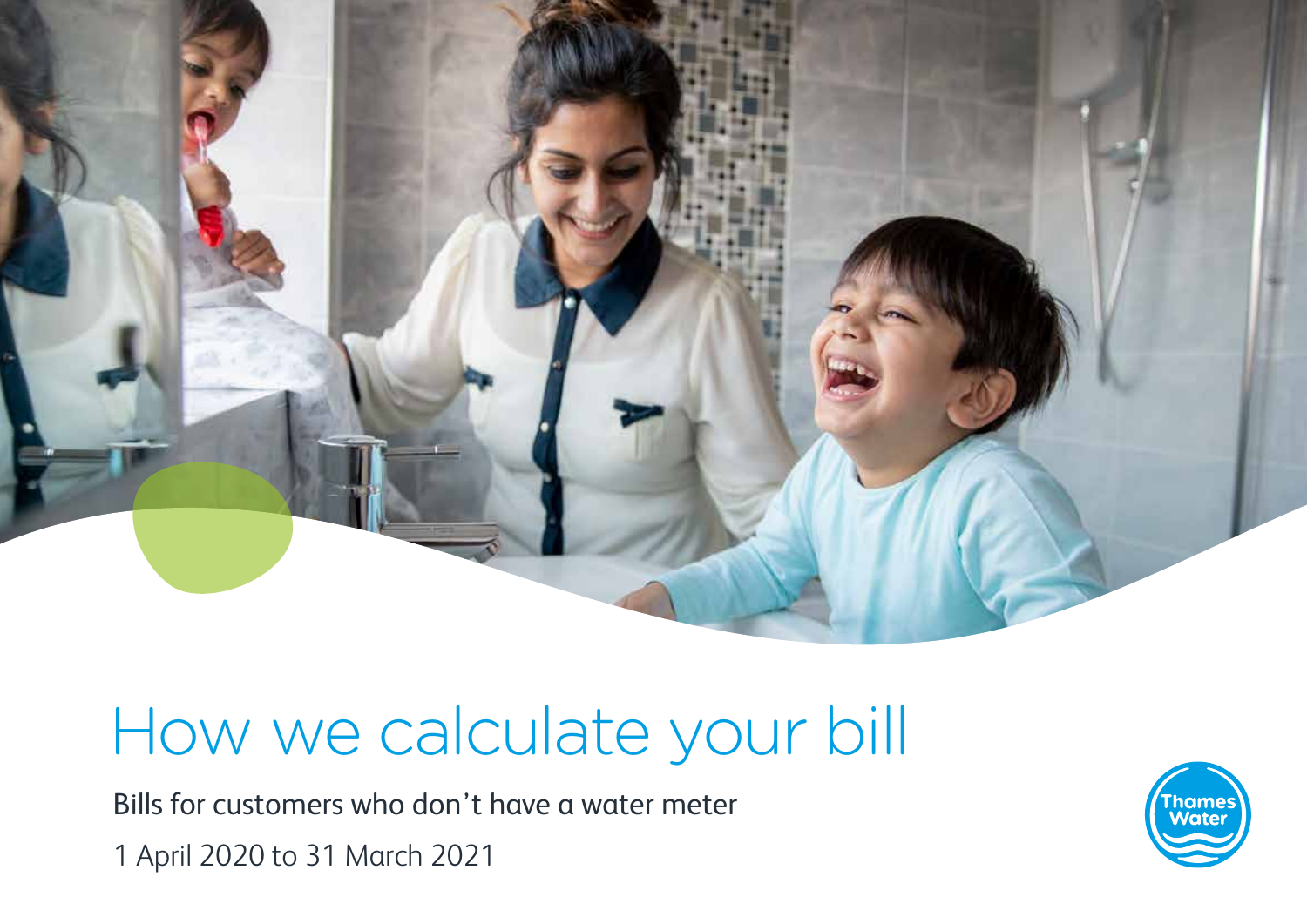## Your bill

As you don't have a water meter fitted at your home, your bill isn't based on how much water you use. We calculate it by one of two methods, shown at the top of page 2 of your bill:

Using **chargeable value** – the majority of our unmetered customers will have this sort of bill. See page 3 for our breakdown of the charges.

or

Using the **assessed household charge** – this is a special tariff offered if you request a water meter and we are unable to fit it. See page 6 for our breakdown of the charges.

# About this guide

This overview summarises information from our 'Household charges schedule' which you can find in the 'Our charges' section of our website at **thameswater.co.uk/chargesdoc**



# How charges have changed this year

Our bills are adjusted every year to pay for inflation. Charges also fluctuate to cover investments and cost changes agreed every five years with our financial regulator Ofwat.

In addition, small adjustments reflect how well we've performed core services, in line with commitments agreed with Ofwat and our customers.

The typical bill for a customer without a meter, who receives water and wastewater services from us, has risen by around **£10 a year** – roughly **80p a month**. That's an increase of **2.2%** since last year.

A water meter could help you save. It's the fairest way to pay for your water, as you'll only |2ाउा‡|≺ be charged for what you use, plus a fixed charge.

> Find out more about meters and their benefits at **thameswater.co.uk/meter**

Customers who only receive wastewater services from us, but are billed through another water company, will typically see their bills rise by about **£2 a year** – approximately **17p a month**. That's an annual increase of **1.0%**.

The exact change in your bill will depend on your circumstances. The rest of this guide explains how we calculate each individual bill to help you understand yours.

#### Where your money goes

As you'd expect, we invest millions in supplying world-class tap water and removing and treating wastewater. But that's not all.

Here are a few of the other ways we spend the money we collect from customers' bills:

- Protecting our sewers from around **75,000 blockages** every year, including huge fatbergs and masses of wet wipes
- Helping customers save millions of litres every day, through the UK's largest **water efficiency programme**
- Building the **Thames Tideway Tunnel**, a brand new sewer that will help prevent pollution
- Investing in technology that turns poo into power – we already generate **20% of our own energy needs** to reduce greenhouse gas emissions
- Running education activities, which have reached **100,000 pupils** over the last five years

# Our commitment to you

We're working hard to reduce leakage – finding and fixing over 1,000 leaks a week. However, we didn't hit our targets for this last year, so we've reduced our charges to give you the equivalent of 18 days of free water. So, even if your bill's gone up overall, it's less than it otherwise would've been.

We're sorry we didn't deliver on our leakage commitment for you. We're doing all we can to meet future targets.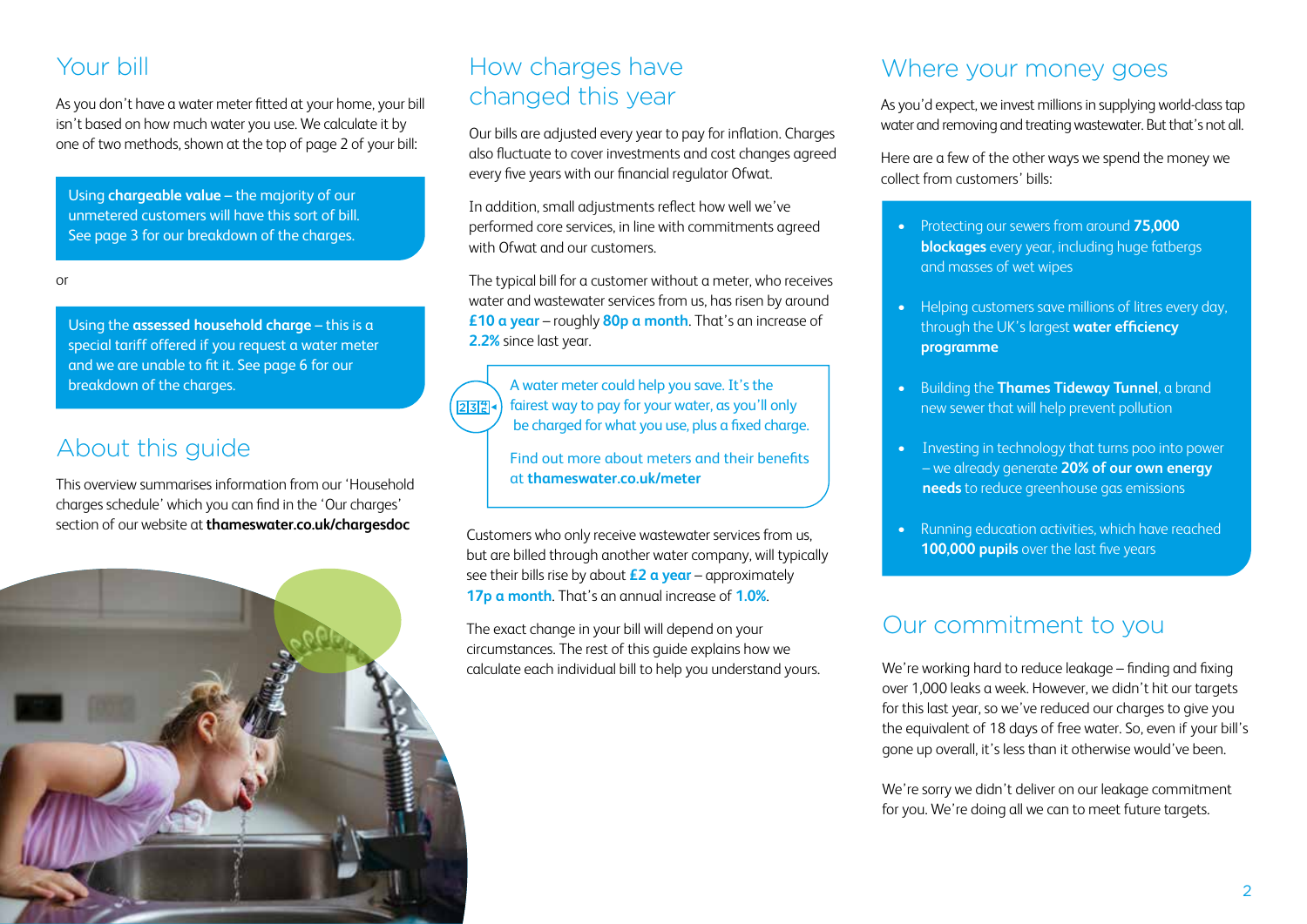# Bills based on chargeable value

Your bill's made up of two elements: a variable part based on your property's 'chargeable value'and a fixed part covering water and wastewater charges.



#### **Understanding your bill**

|                                                                                                                                                                                                                                                                                                                                                                                                               | For example:                                                                                                                                                   | <b>C</b>          |         |
|---------------------------------------------------------------------------------------------------------------------------------------------------------------------------------------------------------------------------------------------------------------------------------------------------------------------------------------------------------------------------------------------------------------|----------------------------------------------------------------------------------------------------------------------------------------------------------------|-------------------|---------|
| Find your chargeable value (shown on page 2 of your bill)<br>Sometimes called 'rateable value', these figures were created by local<br>authorities, based on their assessment of how much properties could be let<br>for. They considered factors like the size and condition of a house and the<br>availability of local services.                                                                           | Suppose you live in Enfield. You'll see on page 2 of your bill<br>that your property has a chargeable value of £245.                                           | £245              |         |
| Multiply the chargeable value by the rate<br>per pound for water and wastewater<br>The rate per pound is the amount, in pence, we charge for each $£1$ of your<br>property's chargeable value.                                                                                                                                                                                                                | <b>Water</b><br>The rate per pound for water in Enfield is 85.82 pence, so this part<br>of the bill is 245 x 85.82, which equals 21,026p or £210.26.           | £245 x 85.82p =   | £210.26 |
| There's one rate per pound for water and another for wastewater, and the rates<br>vary according to where you live. You can see them in the table on pages 4 and 5.                                                                                                                                                                                                                                           | <b>Wastewater</b><br>The rate per pound for wastewater in Enfield is 59.01 pence, so this part<br>of the bill is 245 x 59.01, which equals 14,457p or £144.57. | £245 x 59.01p =   | £144.57 |
| Add the fixed charges for water and wastewater<br>After multiplying your property's chargeable value by its rate per pound,<br>we add a fixed charge. Our fixed charges are shown on page 5.<br>This pays for the cost of producing bills, processing payments, managing debt<br>and answering queries. For wastewater customers, it also covers the cost of<br>providing highway and surface water drainage. | <b>Water</b><br>The fixed water charge is £35.26.<br><b>Wastewater</b><br>The fixed wastewater charge is £61.21.<br>The two charges together total £96.47.     | £35.26 + £61.21 = | £96.47  |
| <b>Make any adjustments</b><br>Finally, if you've successfully applied for any deductions from your bill, these will<br>be reflected in what we charge and shown on your bill. Possible adjustments are<br>described in more detail on page 7.                                                                                                                                                                | Let's assume we don't need to make any adjustments.                                                                                                            | (no deductions)   |         |

# Example final bill comes to **£451.30**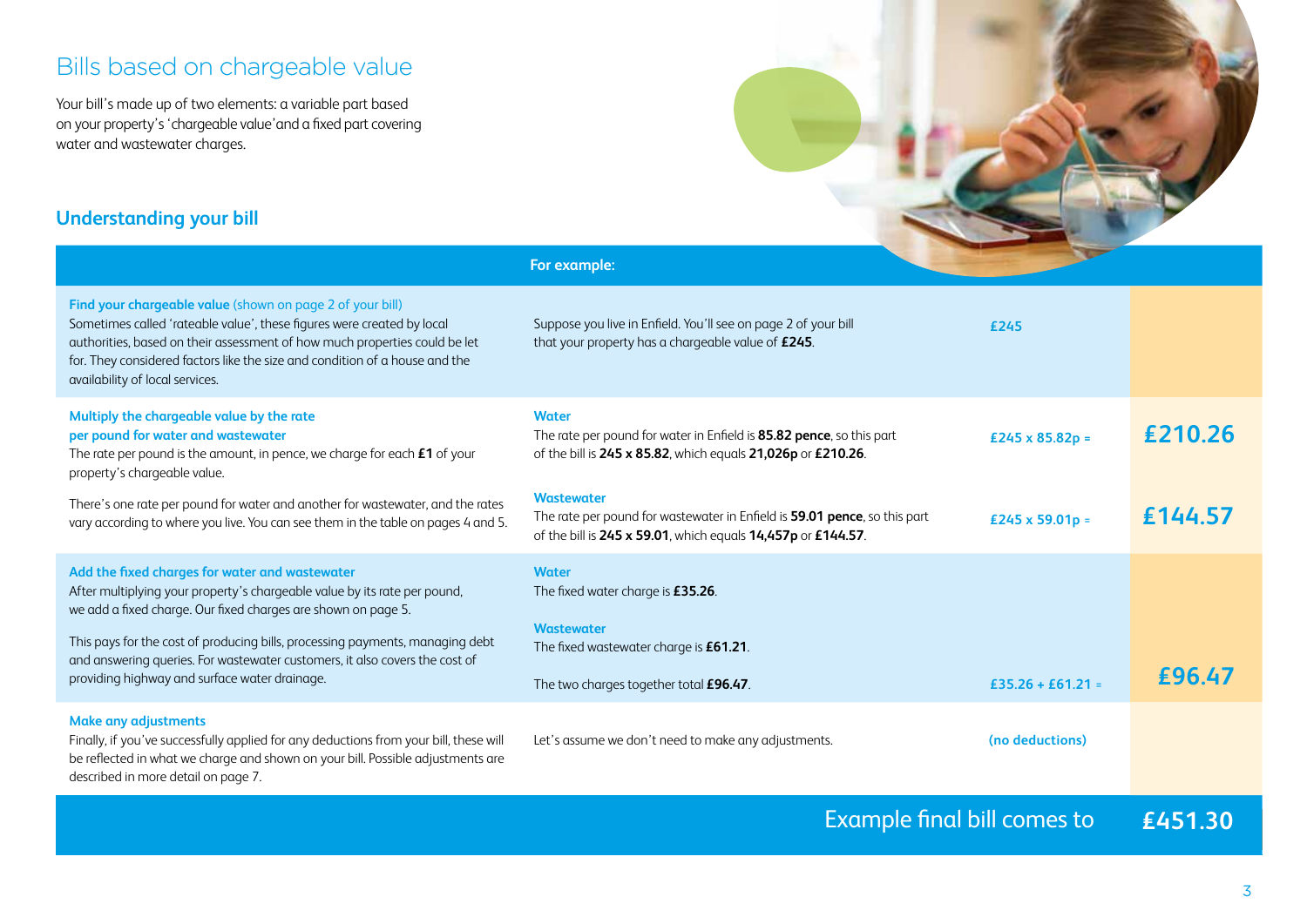# Rate per pound for each local authority area

| Local authority area      | <b>Water</b><br>(Pence) | <b>Wastewater</b><br>(Pence) |
|---------------------------|-------------------------|------------------------------|
| Aylesbury Vale            | 120.34                  | 84.09                        |
| Barking & Dagenham        | 78.63                   | 55.15                        |
| Barnet                    | 85.82                   | 59.01                        |
| Basingstoke & Deane       | 101.01                  | 72.30                        |
| <b>Bexley</b>             | 87.59                   | 59.82                        |
| <b>Bracknell</b>          | N/A                     | 72.30                        |
| <b>Brent</b>              | 78.63                   | 55.15                        |
| Brentwood                 | N/A                     | 59.01                        |
| <b>Bromley</b>            | 87.59                   | 59.82                        |
| <b>Broxbourne</b>         | 85.82                   | 59.01                        |
| Camden                    | 78.63                   | 55.15                        |
| Cherwell                  | 120.34                  | 84.09                        |
| Chichester                | 101.01                  | 72.30                        |
| Chiltern                  | 87.35                   | 61.16                        |
| Cotswold                  | 120.34                  | 84.09                        |
| Crawley                   | N/A                     | 72.30                        |
| Croydon                   | 87.59                   | 59.82                        |
| Dacorum                   | 87.35                   | 61.16                        |
| Dartford                  | 87.59                   | 59.82                        |
| Daventry                  | N/A                     | 84.09                        |
| Ealing                    | 87.35                   | 61.16                        |
| <b>East Hampshire</b>     | N/A                     | 72.30                        |
| <b>East Hertfordshire</b> | 85.82                   | 59.01                        |
| Elmbridge                 | 101.01                  | 72.30                        |
| Enfield                   | 85.82                   | 59.01                        |
| <b>Epping Forest</b>      | 85.82                   | 59.01                        |
| Epsom & Ewell             | 87.59                   | 59.82                        |
| Gravesham                 | 87.59                   | 59.82                        |

| Local authority area | <b>Water</b><br>(Pence) | Wastewater<br>(Pence) |
|----------------------|-------------------------|-----------------------|
| Greenwich            | 87.59                   | 59.82                 |
| Guildford            | 101.01                  | 72.30                 |
| Hackney              | 78.63                   | 55.15                 |
| Hammersmith & Fulham | 78.63                   | 55.15                 |
| Haringey             | 85.82                   | 59.01                 |
| Harlow               | N/A                     | 59.01                 |
| Harrow               | N/A                     | 61.16                 |
| Hart                 | 101.01                  | 72.30                 |
| Havering             | N/A                     | 55.15                 |
| Hertsmere            | N/A                     | 61.16                 |
| Hillingdon           | N/A                     | 61.16                 |
| Horsham              | 101.01                  | 72.30                 |
| Hounslow             | 87.35                   | 61.16                 |
| Islington            | 78.63                   | 55.15                 |
| Kennet               | 101.01                  | 72.30                 |
| Kensington & Chelsea | 65.66                   | 38.40                 |
| Kingston             | 87.59                   | 59.82                 |
| Lambeth              | 87.59                   | 59.82                 |
| Lewisham             | 87.59                   | 59.82                 |
| London, City of      | 65.66                   | 38.40                 |
| Luton                | N/A                     | 59.01                 |
| Merton               | 87.59                   | 59.82                 |
| <b>Mid Sussex</b>    | N/A                     | 72.30                 |
| Mole Valley          | 101.01                  | 72.30                 |
| Newbury              | 101.01                  | 72.30                 |
| Newham               | 78.63                   | 55.15                 |
| North Hertfordshire  | N/A                     | 59.01                 |
| North Wiltshire      | 120.34                  | 84.09                 |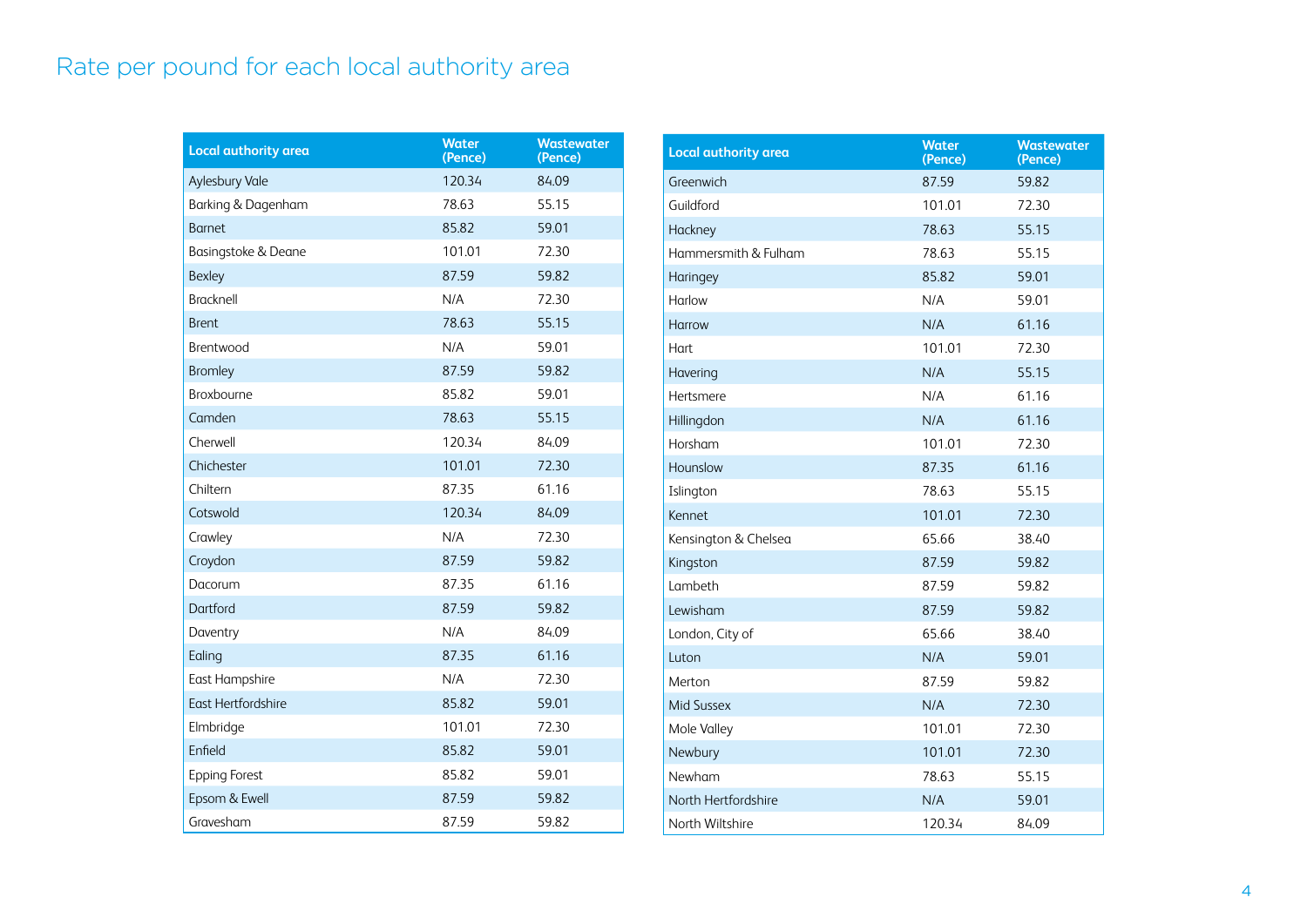# Rate per pound for each local authority area cont.

| Local authority area   | <b>Water</b><br>(Pence) | Wastewater<br>(Pence) |
|------------------------|-------------------------|-----------------------|
| Oxford                 | 120.34                  | 84.09                 |
| Reading                | 101.01                  | 72.30                 |
| Redbridge              | 78.63                   | 55.15                 |
| Reigate & Banstead     | 101.01                  | 72.30                 |
| Richmond               | 87.59                   | 59.82                 |
| Runnymede              | N/A                     | 72.30                 |
| Rushmoor               | N/A                     | 72.30                 |
| St Albans              | N/A                     | 61.16                 |
| Sevenoaks              | 87.59                   | 59.82                 |
| Slough                 | 87.35                   | 61.16                 |
| South Bedfordshire     | N/A                     | 61.16                 |
| South Buckinghamshire  | 87.35                   | 61.16                 |
| South Northamptonshire | N/A                     | 84.09                 |
| South Oxfordshire      | 120.34                  | 84.09                 |
| Southwark              | 87.59                   | 59.82                 |
| Spelthorne             | 87.35                   | 61.16                 |
| Stevenage              | N/A                     | 59.01                 |
| Stratford              | N/A                     | 84.09                 |
| <b>Surrey Heath</b>    | N/A                     | 72.30                 |
| Sutton                 | 87.59                   | 59.82                 |
| Swindon                | 120.34                  | 84.09                 |
| Tandridge              | 87.59                   | 59.82                 |
| Tewkesbury             | N/A                     | 84.09                 |
| <b>Three Rivers</b>    | N/A                     | 61.16                 |
| Tonbridge & Malling    | N/A                     | 59.82                 |
| <b>Tower Hamlets</b>   | 78.63                   | 55.15                 |
| <b>Uttlesford</b>      | N/A                     | 59.01                 |
| Vale of White Horse    | 120.34                  | 84.09                 |

| <b>Local authority area</b> | <b>Water</b><br>(Pence) | <b>Wastewater</b><br>(Pence) |
|-----------------------------|-------------------------|------------------------------|
| <b>Waltham Forest</b>       | 78.63                   | 55.15                        |
| Wandsworth                  | 87.59                   | 59.82                        |
| Watford                     | N/A                     | 61.16                        |
| Waverley                    | 101.01                  | 72.30                        |
| Welwyn Hatfield             | 85.82                   | 59.01                        |
| Westminster                 | 65.66                   | 38.40                        |
| West Oxfordshire            | 120.34                  | 84.09                        |
| Winchester                  | N/A                     | 72.30                        |
| Windsor & Maidenhead        | 101.01                  | 72.30                        |
| Woking                      | N/A                     | 72.30                        |
| Wokingham                   | 101.01                  | 72.30                        |
| Wycombe                     | 87.35                   | 61.16                        |

# Fixed charges

|                                                           | <b>Water</b> | <b>Wastewater</b> |
|-----------------------------------------------------------|--------------|-------------------|
| All households except those<br>qualifying for a reduction | €35.26       | £61.21            |
| Households with no surface<br>water drainage              | £35.26       | €34.81            |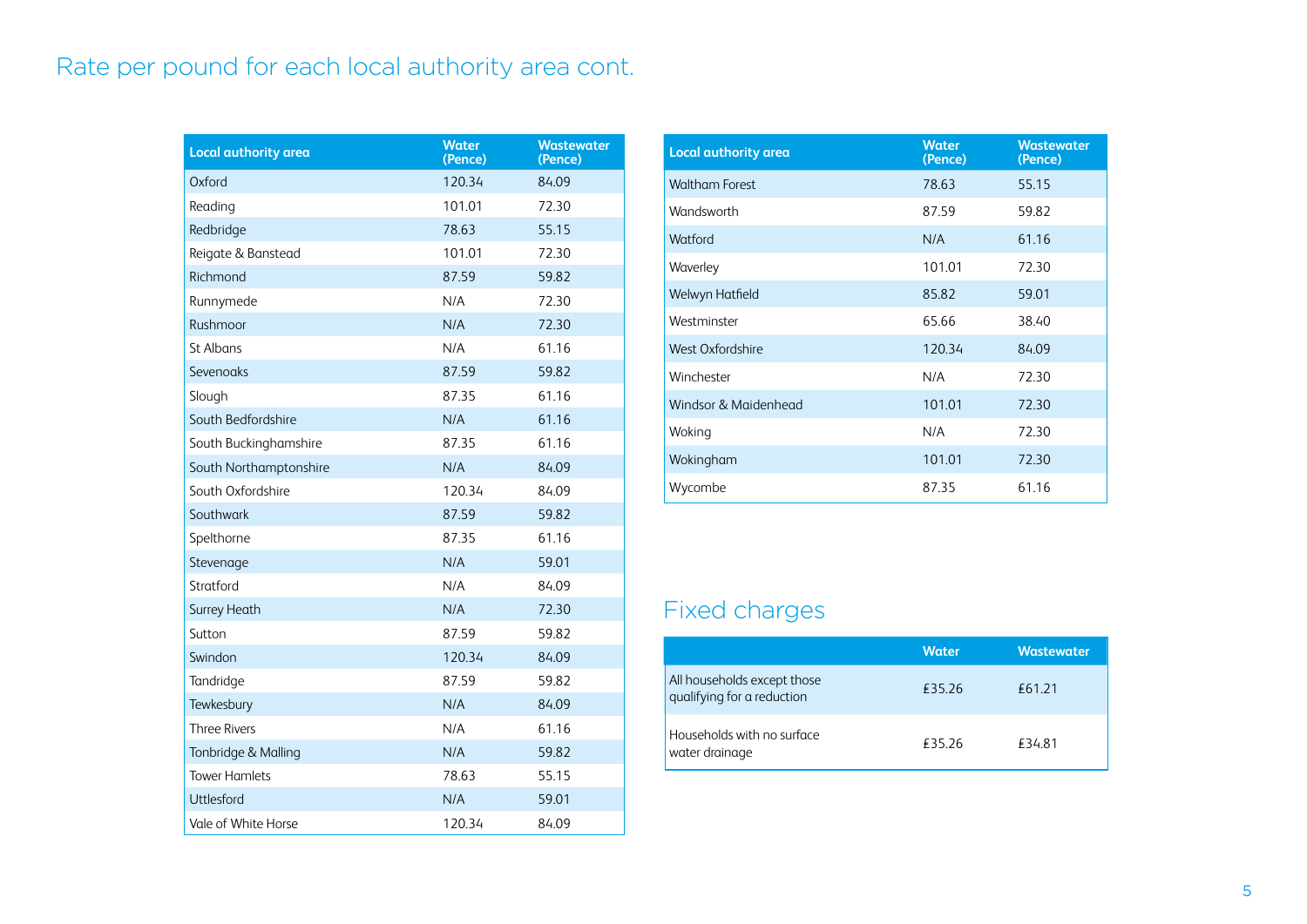## Bills based on assessed household charge

We can't always install a water meter, even if you've asked us to. There are a few reasons this can happen – most often, it's down to the layout of pipes in your home.

If you request a water meter and we can't fit one, we offer a different charging rate called the assessed household charge.

The rates are based on the number of bedrooms in the property. Alternatively, if you live alone, please note that there's a single occupier tariff.

#### **Assessed household charge rates**

| <b>Band</b>    | <b>Bedrooms</b>    | Water $(E)$ | Wastewater $(E)$ |
|----------------|--------------------|-------------|------------------|
|                | $0/1$ bedroom      | 123.95      | 80.40            |
| $\overline{2}$ | 2 bedrooms         | 135.10      | 87.63            |
| 3              | 3 bedrooms         | 155.87      | 101.10           |
| 4              | 4 bedrooms         | 172.40      | 111.83           |
| 5              | 5 or more bedrooms | 194.46      | 126.14           |
|                |                    |             |                  |
| 6              | Single occupier    | 99.96       | 64.84            |

#### **Understanding your bill**

|                                                                                                                                                                                                                                                                                                                                                                                                        | For example:                                                                                                                                                                                                                                           |                    |        |
|--------------------------------------------------------------------------------------------------------------------------------------------------------------------------------------------------------------------------------------------------------------------------------------------------------------------------------------------------------------------------------------------------------|--------------------------------------------------------------------------------------------------------------------------------------------------------------------------------------------------------------------------------------------------------|--------------------|--------|
| Add together your assessed household<br>charge rates for water and wastewater<br>We base the charges $-$ shown in the table above $-$ on the average amount<br>of water used by metered customers in properties with the same, or a similar,<br>number of bedrooms to you. Or, if you live alone, we have a 'single occupier tariff'.<br>You can find more information at <b>thameswater.co.uk/ahc</b> | Suppose you have a house with two bedrooms,<br>and there's more than one person living at home.<br><b>Water</b><br>The assessed household charge for water is £135.10.<br><b>Wastewater</b><br>The assessed household charge for wastewater is £87.63. | £135.10 + £87.63 = |        |
| Add the fixed charges for water and wastewater<br>We then add your individual assessed household charge to a fixed charge.<br>This pays for the cost of producing bills, processing payments, managing<br>debt and answering queries.                                                                                                                                                                  | <b>Water</b><br>The fixed water charge is $£35.26$ .<br><b>Wastewater</b>                                                                                                                                                                              |                    |        |
| For wastewater customers, it also covers highway and surface water drainage.                                                                                                                                                                                                                                                                                                                           | The fixed wastewater charge is £61.21.<br>The two charges together total £96.47.                                                                                                                                                                       | £35.26 + £61.21 =  | £96.47 |
| <b>Make any adjustments</b><br>Finally, if you've successfully applied for any deductions from your bill, these will<br>be reflected in what we charge and shown on your bill. Possible adjustments are<br>described in more detail on page 7.                                                                                                                                                         | Let's assume we don't need to make any adjustments.                                                                                                                                                                                                    | (no deductions)    |        |

# Example final bill comes to **£319.20**